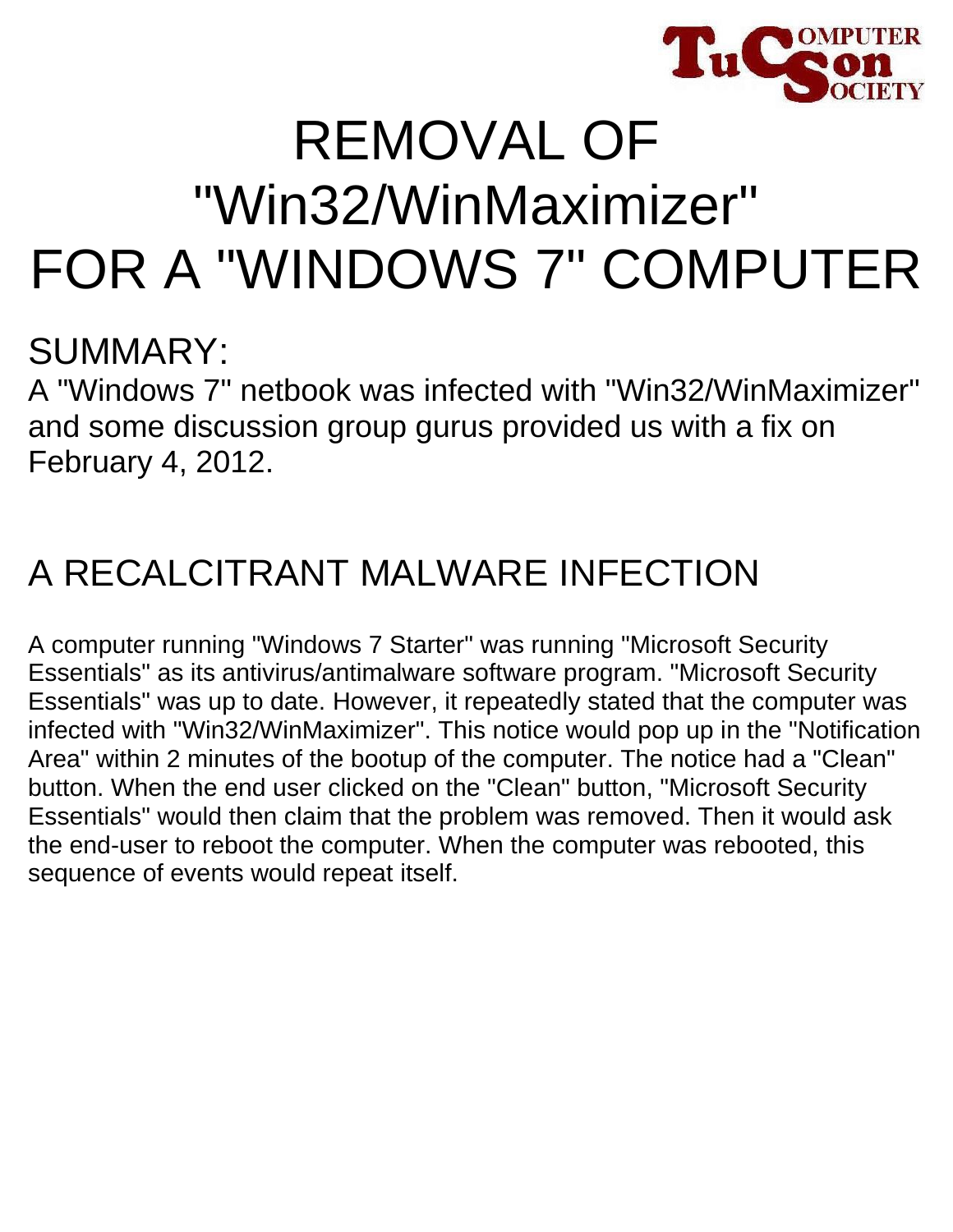| <b>Computer status - Protected</b>                                                                                                                                                                                                                                                                                                                                                 |                   |                    |                     |               |
|------------------------------------------------------------------------------------------------------------------------------------------------------------------------------------------------------------------------------------------------------------------------------------------------------------------------------------------------------------------------------------|-------------------|--------------------|---------------------|---------------|
| <b>Update</b><br>Home<br>(恐 History                                                                                                                                                                                                                                                                                                                                                | <b>C</b> Settings |                    |                     | <b>Q</b> Help |
| View the following items that Security Essentials detected as potentially harmful:                                                                                                                                                                                                                                                                                                 |                   |                    |                     |               |
| F All detected items - View all the items that were detected on your computer.                                                                                                                                                                                                                                                                                                     |                   |                    |                     |               |
| C Quarantined items only - These are items that were disabled and prevented from running but not removed.                                                                                                                                                                                                                                                                          |                   |                    |                     |               |
| C Allowed items only - These are items that you allowed to run on your computer.                                                                                                                                                                                                                                                                                                   |                   |                    |                     |               |
|                                                                                                                                                                                                                                                                                                                                                                                    |                   |                    |                     |               |
| Detected item                                                                                                                                                                                                                                                                                                                                                                      | Alert level       | Date               | <b>Action taken</b> |               |
| C Program: Win32/WinMaximizer                                                                                                                                                                                                                                                                                                                                                      | High              | 2/11/2012 10:51 AM | Removed             |               |
| C Program: Win32/WinMaximizer                                                                                                                                                                                                                                                                                                                                                      | High              | 2/8/2012 10:37 PM  | Removed             |               |
| C Program: Win32/WinMaximizer                                                                                                                                                                                                                                                                                                                                                      | High              | 2/8/2012 8:47 PM   | Removed             |               |
| <b>Children announced the COM REAL Adventures</b>                                                                                                                                                                                                                                                                                                                                  | <b>Little</b>     | alainnta a an pu   | Bassanad            |               |
| Category: Potentially Unwanted Software                                                                                                                                                                                                                                                                                                                                            |                   |                    |                     |               |
| Description: This program has potentially unwanted behavior.                                                                                                                                                                                                                                                                                                                       |                   |                    |                     |               |
|                                                                                                                                                                                                                                                                                                                                                                                    |                   |                    |                     |               |
| Recommended action: Remove this software immediately.                                                                                                                                                                                                                                                                                                                              |                   |                    |                     |               |
| Security Essentials detected programs that may compromise your privacy or damage your computer. You can still access the files that<br>these programs use without removing them (not recommended). To access these files, select the Allow action and click Apply actions. If<br>this option is not available, log on as administrator or ask the security administrator for help. |                   |                    |                     |               |
| Items:<br>containerfile:C:\ProgramData\Fighters\SLOW-PCfighter\InstallCache\{5204E64F-0DD8-42BB-A85C-55CDBAA35A6E}\SLOW-PCfighter.msi<br>file:C:\ProgramData\Fighters\SLOW-PCfighter\InstallCache\{5204E64F-0DD8-42BB-A85C-55CDBAA35A6E}\1033.MST                                                                                                                                  |                   |                    |                     |               |
|                                                                                                                                                                                                                                                                                                                                                                                    |                   |                    | Py Delete history   |               |
|                                                                                                                                                                                                                                                                                                                                                                                    |                   |                    |                     |               |
|                                                                                                                                                                                                                                                                                                                                                                                    |                   |                    |                     |               |

Initially, three computer instructors, Francis, Liz, and Mari, thought that this computer was infected with a rootkit, since many rootkit infections exhibit this level of stubbornness. Mari used forensic software on a USB flash drive to determine that at least one suspicious file resided on the root directory of the netbook's flash drive.

#### DETAILS ABOUT "Win32/WinMaximer"

The best description of this malware can be found at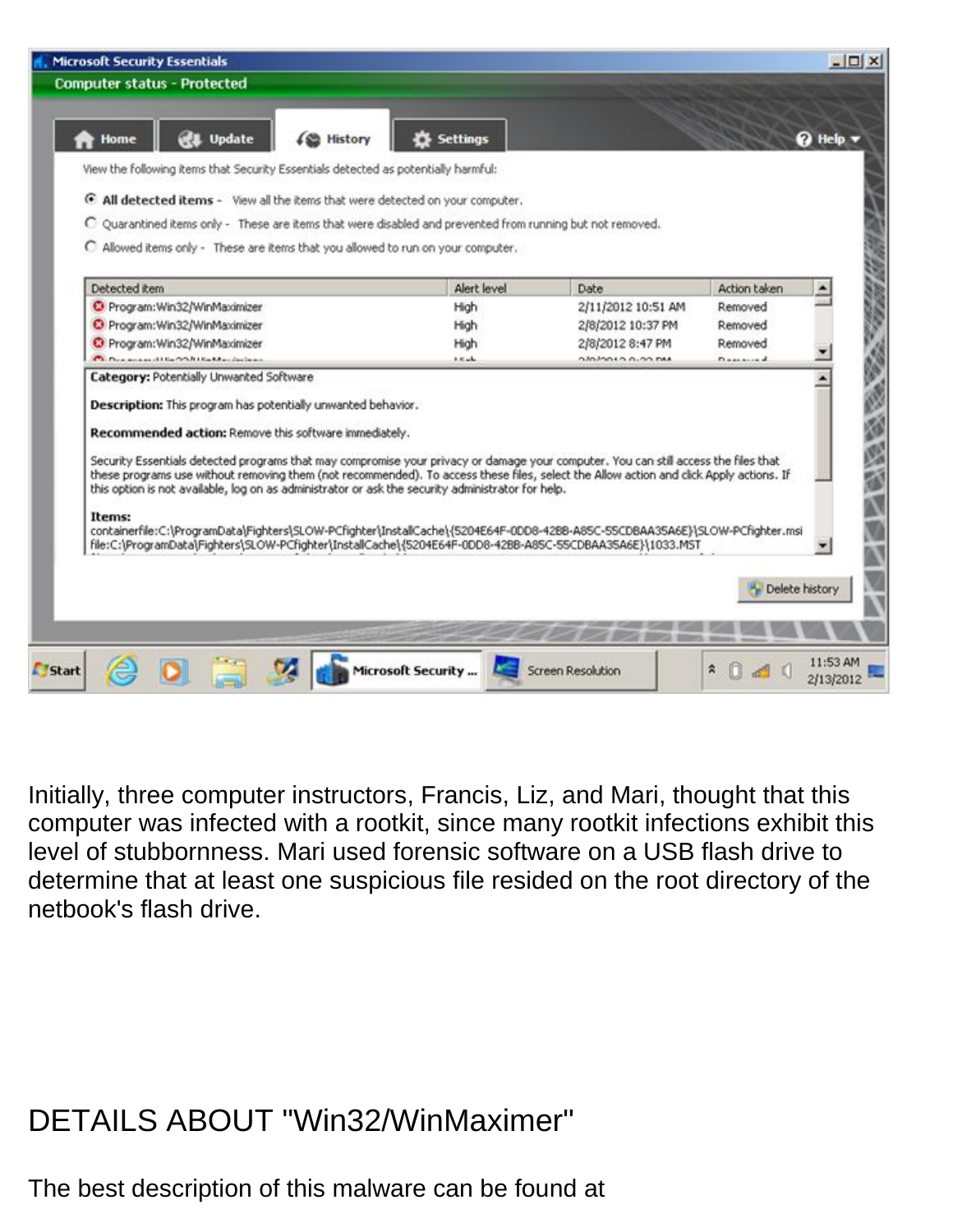[http://www.microsoft.com/security/portal/Threat/Encyclopedia/Entry.aspx?Name=](http://www.microsoft.com/security/portal/Threat/Encyclopedia/Entry.aspx?Name=Program:Win32/WinMaximizer&ThreatID=167852) [Program:Win32/WinMaximizer&ThreatID=167852](http://www.microsoft.com/security/portal/Threat/Encyclopedia/Entry.aspx?Name=Program:Win32/WinMaximizer&ThreatID=167852)

In this Web page, Microsoft erroneously claims that "Microsoft Security Essentials" can expunge the malware.

The information at

<http://virusremovalhelps.com/help-win32winmaximizer-virus-removal/> was not helpful and there is a possibility that this page is an attempt to sell some "extortionware" rogue software to panicked, gullible end-users.

The information at

[http://blog.teesupport.com/permanently-remove-win32winmaximizer-manual](http://blog.teesupport.com/permanently-remove-win32winmaximizer-manual-removal/)[removal/](http://blog.teesupport.com/permanently-remove-win32winmaximizer-manual-removal/)

was informative but the suggested steps for removal failed to work.

When the "payload" action of "Win32/WinMaximizer" triggers, it looks like this:

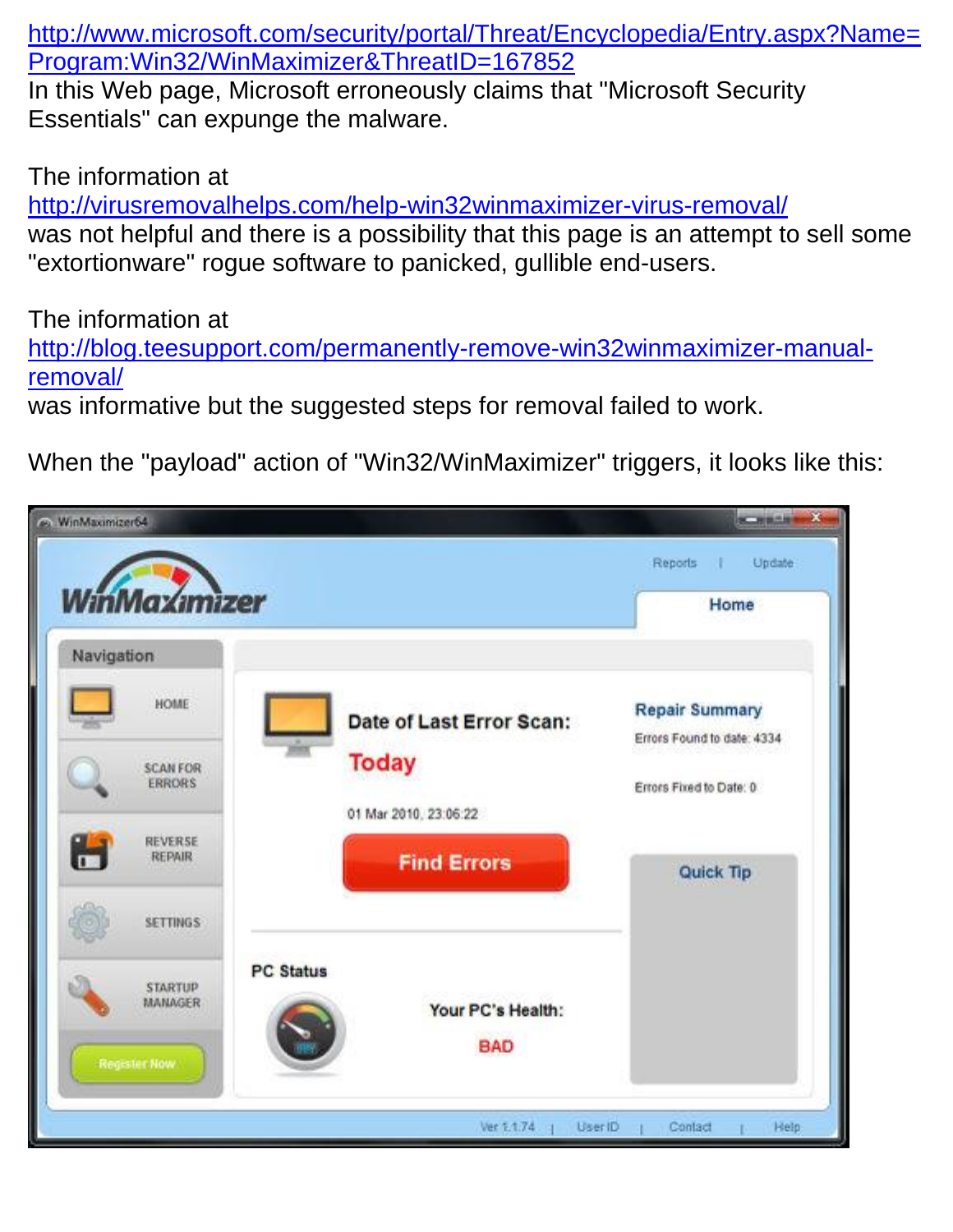We never saw this so we surmise that it triggers at a date after the initial infection of a Windows computer.

## CLEANUP ATTEMPTS

The end user ran unsuccessful scans with the following antivirus/antimalware tools:

[Microsoft Security Essentials](http://windows.microsoft.com/en-US/windows/products/security-essentials) [MalwareBytes AntiSpyware Free](http://www.malwarebytes.org/products/malwarebytes_free) [SuperAntiSpyware Free Edition](http://www.superantispyware.com/) [Rootkit Revealer](http://technet.microsoft.com/en-us/sysinternals/bb897445) [Sophos Anti-Rootkit](http://www.sophos.com/en-us/products/free-tools/sophos-anti-rootkit.aspx) **[GMER](http://www.gmer.net/)** 

We ran the above software tools in Safe Mode also. We also ran [ESET's Free Online Scanner-](http://www.eset.com/us/online-scanner/).

These scans were also unsuccessful in removing Win32/WinMaximizer.

## GETTING GOOD ADVICE FROM THE INTERNET

We went to Google.com and search on remove Win32/WinMaximizer The following "hit" was on the first page of results:

<http://answers.yahoo.com/question/index?qid=20120205093001AAcixFo> At this page, an anonymous discussion group participant with the handle of "AnyDayAnyTime" stated that the solution is to remove two folders, both named "Fighters".

We found and deleted two folders named Fighters.

One was located in C:\ProgramData